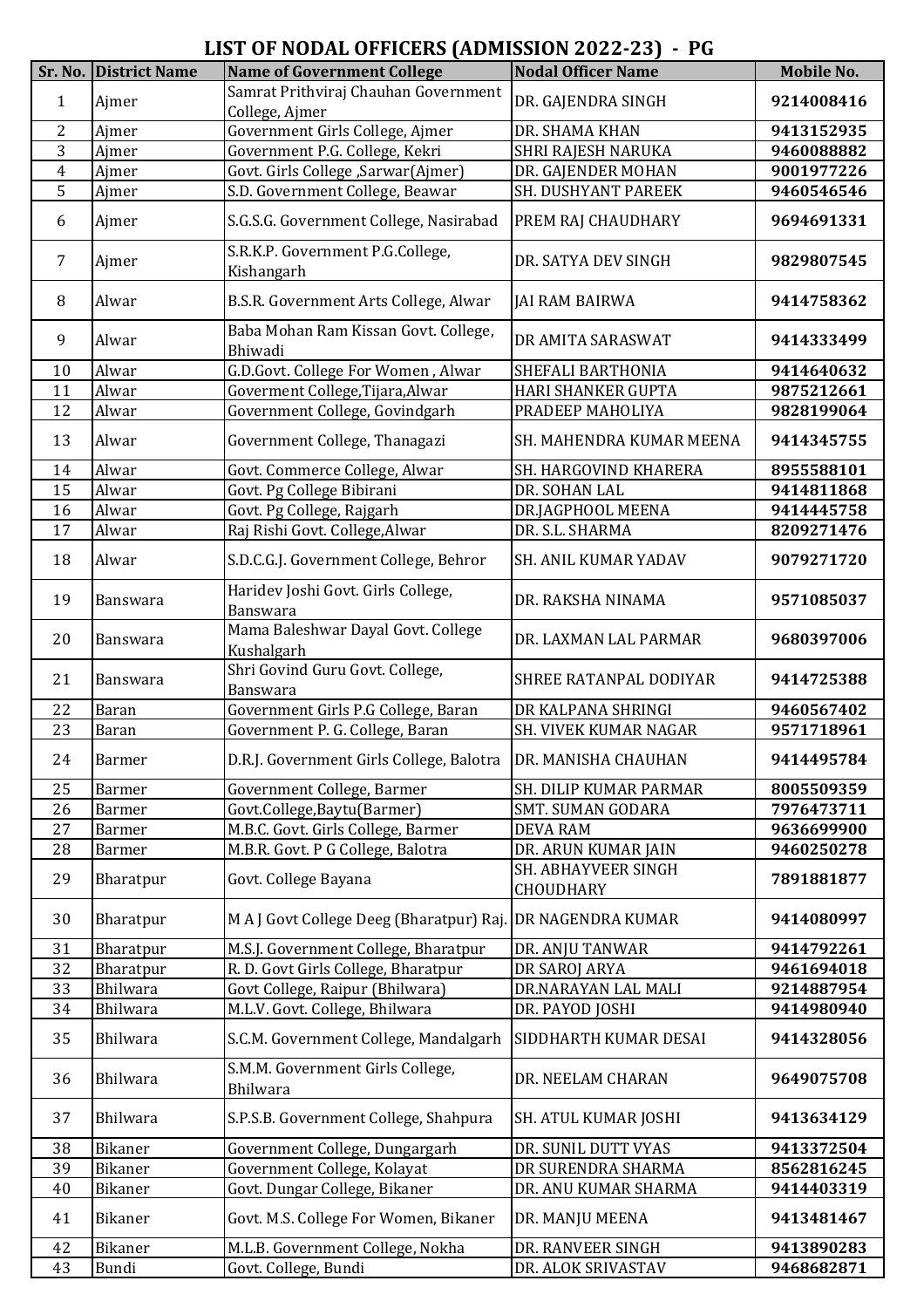|    | Sr. No. District Name | <b>Name of Government College</b>                                 | <b>Nodal Officer Name</b>            | Mobile No. |
|----|-----------------------|-------------------------------------------------------------------|--------------------------------------|------------|
| 44 | Chittorgarh           | Government College, Nimbahera                                     | <b>BHAGWAN SAHU</b>                  | 9413047586 |
| 45 | Chittorgarh           | Government Girls College, Chittorgarh                             | DR. C. L. MAHAWAR                    | 9314159676 |
| 46 | Chittorgarh           | M.P. Government P.G. College,<br>Chittorgarh                      | PRATEEK VIJAY                        | 9252575866 |
| 47 | Churu                 | G.H.S. Govt. P.G. College, Sujangarh                              | SH. RAM NIWASH MEGHWAL               | 9461150186 |
| 48 | Churu                 | Government College, Bidasar                                       | DEEPENDRA SAINI                      | 7300422718 |
| 49 | Churu                 | Government College, Ratangarh                                     | SH.SUNIL KUMAR POONIA                | 9588865015 |
| 50 | Churu                 | Govt. Lohia College, Churu                                        | DR. A. K. SAXENA                     | 9414676550 |
| 51 | Churu                 | Govt.Girls College Taranagar                                      | DR. MOHAN LAL                        | 9811890171 |
| 52 | Churu                 | M.J.D. Government College, Taranagar                              | SH. HANSRAJ PARIHAR                  | 9828768227 |
| 53 | Churu                 | S. B. D. Government College,<br>Sardarshahar                      | DR. YOGESH CHAHAR                    | 9414777034 |
| 54 | Churu                 | S.K.D.L. Government Girls College,<br>Ratangarh                   | SH. RAJENDRA KUMAR SUTHAR            | 9414003365 |
| 55 | Dausa                 | Government Girls College, Dausa                                   | DR. KAMLESH GUPTA                    | 9828531906 |
| 56 | Dausa                 | Rajesh Pilot Govt. P.G. College, Lalsot                           | DR. KHEM CHAND MAHAWAR               | 9461617715 |
| 57 | <b>Dausa</b>          | S.R.P. Government College, Bandikui                               | SH. SANJAY KUMAR                     | 9829254606 |
|    |                       | Sw. Pt. Nawal Kishore Sharma                                      |                                      |            |
| 58 | Dausa                 | Government P.G. College, Dausa                                    | DR. DEVENDRA SINGH BAROLA            | 9414819563 |
| 59 | Dhaulpur              | Government P.G. College, Dholpur                                  | SH. PAVAN KUMAR MEENA                | 7734866096 |
| 60 | Dhaulpur              | Govt Girls College Dholpur                                        | DR LAXMI GUPTA                       | 9413994046 |
| 61 | Dhaulpur              | Govt.College Bari, Dholpur                                        | <b>SH.ANIL KUMAR</b>                 | 7568207329 |
| 62 | Dungarpur             | S.B.P. Government College, Dungarpur                              | SH. ATUL PARMAR                      | 9928992172 |
| 63 | Dungarpur             | V. K. B. Government Girls College,<br>Dungarpur                   | DR. JITENDRA SINGH RAO               | 9672522241 |
| 64 | Hanumangarh           | Govt. Nehru Memorial College,<br>Hanumangarh                      | <b>SH. SIDDHARTH RAO</b>             | 8696622005 |
| 65 | Hanumangarh           | S. N.D.B. Govt. College, Nohar                                    | <b>SMT. VEENA</b>                    | 9460394928 |
| 66 | Jaipur                | B.B.D Government College Chimanpura                               | DR. NEELAM GUPTA                     | 9252034464 |
| 67 | Jaipur                | <b>B.N.D. Government Arts College</b><br>Chimanpura               | DR. EKTA GOSWAMI                     | 9414209446 |
| 68 | Jaipur                | Baba Gangadas Govt. Girls College,<br>Shahpura                    | DR. ANJU AGARWAL                     | 9829046847 |
| 69 | Jaipur                | Government Girls College, Chomu                                   | DR MINAKASHI JAIN                    | 9414499608 |
| 70 | Jaipur                | Govt.Shakambhar P.G. College<br>Sambharlake                       | DR. J. P. PAREEK                     | 9462875378 |
| 71 | Jaipur                | L.B.S. Government P.G. College, Kotputli                          | DR. AMIT SHARMA                      | 9413159292 |
| 72 | Jaipur                | S.P.D.M. Government Girls College,<br>Kotputli                    | SH. BISHAMBHAR DAYAL                 | 9571795756 |
| 73 | Jaipur                | Seth R.L.Saharia Govt. P.G. College,<br>Kaladera                  | DR. MANGAL CHAND                     | 9414311886 |
| 74 | Jaisalmer             | M. L. S. Govt. Girls P. G. College, Jaisalmer PRAHLAD KUMAR SETHI |                                      | 8118812520 |
| 75 | Jaisalmer             | S.B.K. Government College, Jaisalmer                              | DR. SANJAY KUMAR GARG                | 9414338776 |
| 76 | Jalore                | G.K. Gowani Govt. College, Bhinmal                                | DR. RICHA PRASAD RANADE              | 9414202739 |
| 77 | Jalore                | Government P.G. College, Jalore                                   | DR. HARISH CHANDRA                   | 8078685207 |
| 78 | Jalore                | S. R. S. K. J. Govt. Girls College, Jalore                        | DR. VAGATA RAM CHOUDHARY             | 9414867461 |
| 79 | <b>Ihalawar</b>       | Birla Government College, Bhawani<br>Mandi                        | DR. ASHOK KUMAR PATIDAR              | 9785569831 |
| 80 | <b>Ihalawar</b>       | Government Girls P.G. College, Jhalawar                           | MEENA AJAY SHREE<br><b>RAMBHAROS</b> | 8209853801 |
| 81 | <b>Ihalawar</b>       | Government P.G. College, Jhalawar                                 | DR. HAMEED AHMAD                     | 9414521993 |
| 82 | Jhunjhunu             | Government College Gudha, Jhunjhunu                               | DR<br>KULDEEP DHAKA                  | 9414491097 |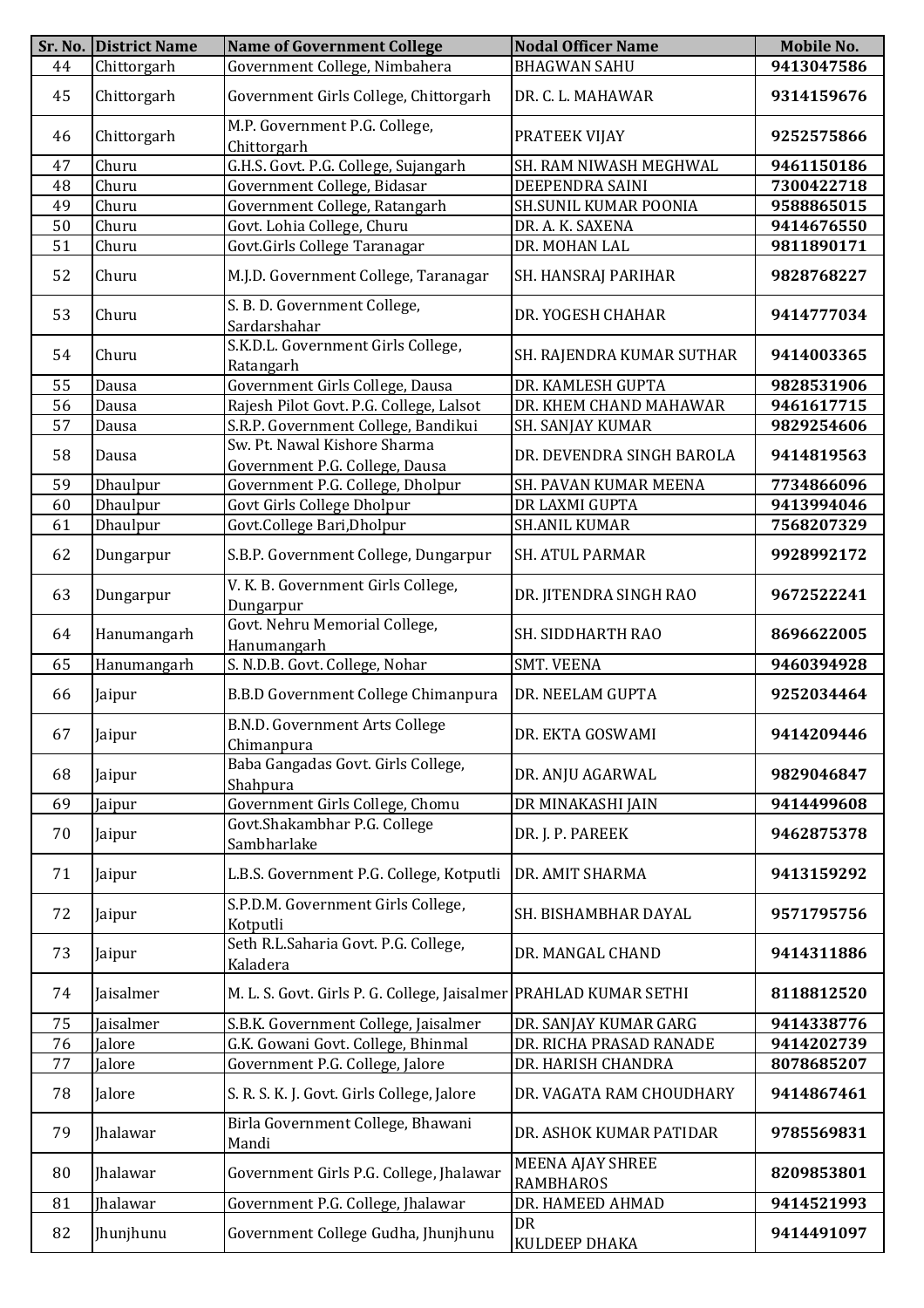|     | Sr. No. District Name | <b>Name of Government College</b>                          | <b>Nodal Officer Name</b>       | Mobile No. |
|-----|-----------------------|------------------------------------------------------------|---------------------------------|------------|
| 83  | Jhunjhunu             | S.N.M.T. Government Girls College,<br>Jhunjhunu            | DR. PANKAJ PAREEK               | 9352568437 |
| 84  | Jhunjhunu             | S.R.R.M. Government College, Jhunjhunu   RAJMOHAN MEENA    |                                 | 8058492134 |
| 85  | Jhunjhunu             | S.V. Government College, Khetri                            | <b>JAGBIR RAM</b>               | 9413366205 |
| 86  | Jhunjhunu             | Shri Radheshyam R Morarka<br>Government College, Nawalgarh | SH. VISHNU KUMAR SHARMA         | 9783753001 |
| 87  | Jodhpur               | Government College, Jodhpur                                | <b>SHRI NADEEM KHAN</b>         | 9414295071 |
| 88  | Jodhpur               | Govt College Balesar Jodhpur                               | SH.UMMED SINGH INDA             | 9772117232 |
| 89  | Jodhpur               | Govt. College Bilara                                       | SHRI GAJENDRA RATHORE           | 9460977763 |
| 90  | Jodhpur               | Govt. College, Osian                                       | DR. CHANDRAVEER SINGH BHATI     | 9013547531 |
| 91  | Jodhpur               | J.N.M.P. Government College, Phalodi                       | <b>SHASHANK DAVE</b>            | 9414134850 |
| 92  | Jodhpur               | Spm Govt. College Bhopalgarh, Jodhpur                      | <b>HEMA RAM TIRDIYA</b>         | 8104235129 |
| 93  | Karauli               | Government College, Hindaun City                           | <b>SH.RAMRAJ MEENA</b>          | 9694023063 |
| 94  | Karauli               | Government College, Karauli                                | DR. SITARAM KHANDELWAL          | 9414329230 |
| 95  | Karauli               | Govt.College Sapotra                                       | RISHIKESH MEENA                 | 9982717252 |
| 96  | Kota                  | Government Arts College, Kota                              | SH. AMITAVA BASU                | 9413352783 |
| 97  | Kota                  | Government Arts Girls College, Kota                        | DR. JEETESH JOSHI               | 9928509265 |
| 98  | Kota                  | Government College, Kota                                   | <b>RAMESH CHAND</b>             | 9414179600 |
| 99  | Kota                  | Government Commerce College, Kota                          | DR. KHUSHBOO NIYARTA            | 7726858257 |
| 100 | Kota                  | Government Commerce Girls College,<br>Kota                 | DR. ANITA MAHESHWARI            | 9116087013 |
| 101 | Kota                  | Jdb Government Girls College, Kota                         | DR. FATIMA SULTANA              | 9413405786 |
| 102 | Nagaur                | Bangur Government P.G. College,<br>Didwana                 | DR. ARUN VYAS                   | 9460891796 |
| 103 | Nagaur                | Government Girls College, Nagaur                           | DR. PREM SINGH BUGASARA         | 9414244431 |
| 104 | Nagaur                | Govt. College, Merta City                                  | DR. RAJKUMAR SAMANT             | 9829180757 |
| 105 | Nagaur                | S.B.R.M. Government P.G. College,<br>Nagaur                | <b>SUKH RAJ PUNAR</b>           | 9460544051 |
| 106 | Pali                  | Bangur Government P.G College, Pali                        | DR. APROOVA MATHUR              | 9214421883 |
|     |                       |                                                            | PROF. SAMPURNANAND              |            |
| 107 | Pali                  | Government College Jaitaran                                | <b>RAKECHA</b>                  | 9571482783 |
| 108 | Pali                  | Govt. College, Sojat City                                  | DR. JITENDRA KUMAR PUROHIT      | 9983442511 |
| 109 | Pali                  | S.G.P.B. Government Girls College, Pali                    | DR.ANURADHA SRIVASTAVA          | 9460009945 |
| 110 | Pratapgarh            | Govt. P.G. College, Pratapgarh                             | DR SOURINDRA MOHAN ROY          | 9079633346 |
| 111 | Rajsamand             | Government Girls College, Nathdwara                        | MRS. VARADA VIJAYINI            | 9928073068 |
| 112 | Rajsamand             | S.M.B. Government College, Nathdwara                       | <b>KAILASH TIWARI</b>           | 9414289865 |
| 113 | Rajsamand             | Seth Rang Lal Kothari Govt. P.G. College,<br>Rajsamand     | DR. BRIJESH KUMAR BASOTIA       | 9351447380 |
| 114 | Sawai Madhopur        | Government College, Gangapur City                          | DR. SONU LAL MEENA              | 9460597598 |
| 115 | Sawai Madhopur        | Govt. Girls College, Sawai Madhopur                        | DR. RAVINDRA KUMAR MEENA        | 9887384070 |
| 116 | Sawai Madhopur        | S.C.R.S. Government College, Sawai<br>Madhopur             | DR.HANUMAN PRASAD MEENA         | 9784164830 |
| 117 | Sikar                 | Government Arts College, Sikar                             | DR. MAHENDRA SINGH<br>CHOUDHARY | 9413646110 |
| 118 | Sikar                 | Government Girls College Hod                               | DR. LAXMI PAREWA                | 9413162417 |
| 119 | Sikar                 | Government Science College, Sikar                          | DR. SUMIT                       | 9461044588 |
| 120 | Sikar                 | Govt. Commerce College, Sikar                              | DR. KAMAL KANWAR RATHORE        | 9414039973 |
| 121 | Sikar                 | Govt. Kamla Modi Girls College, Neem Ka<br>Thana           | SH.SANTOSH KUMAR VERMA          | 9460004395 |
| 122 | Sikar                 | R.N.R. Government College, Ramgarh<br>Shekhawati           | DR. SURESH KUMAR SHARMA         | 9414332342 |
| 123 | Sikar                 | S.K. Govt. Girls College Sikar                             | DR. NEENA GUPTA                 | 9413368245 |